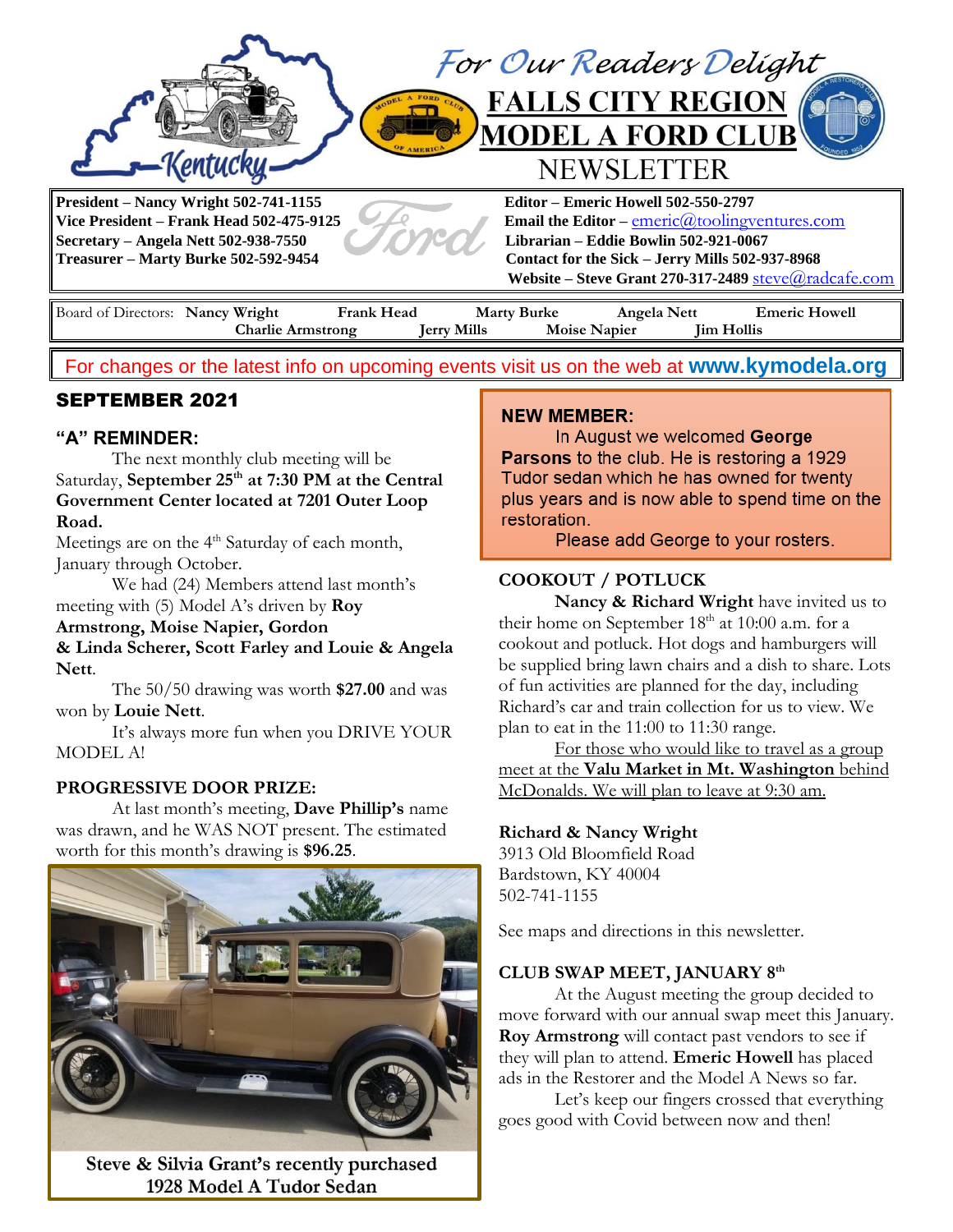# Directions starting from Valu Market in Mt Washington

| 个 | $\mathbf{1}$   | Head southwest on Oakbrooke Dr toward KY-44 / Highway 44 E                                                                                            | 381 ft   |
|---|----------------|-------------------------------------------------------------------------------------------------------------------------------------------------------|----------|
| ↤ | 2.             | Turn left onto KY-44 / Highway 44 E<br>McDonald's on the corner                                                                                       | $0.1$ mi |
| ↱ | $\mathbf{R}$   | Turn right onto US-31E S / US-150 E / N Highway 31E Byp                                                                                               | 3.2 mi   |
| ↑ | 4.             | Keep straight to get onto US-31E / US-150 / S Bardstown Rd                                                                                            | $0.4$ mi |
| ↰ | 5              | Turn left onto KY-523 / Louisville Rd                                                                                                                 | 2.9 mi   |
| ↤ | 6.             | Turn left onto KY-48 / Highgrove Rd                                                                                                                   | 10.9 mi, |
| ↱ | $\overline{7}$ | Turn right onto KY-162 / Hill St                                                                                                                      | 4.3 mi   |
|   | 8.             | Arrive at KY-162 / Old Bloomfield Rd<br>The last intersection before your destination is Dugan Rd<br>If you reach Irish Ridge Rd, you've gone too far |          |

# Home of Richard & Nancy Wright 3913 Old Bloomfield Road, Bardstown, KY 40004